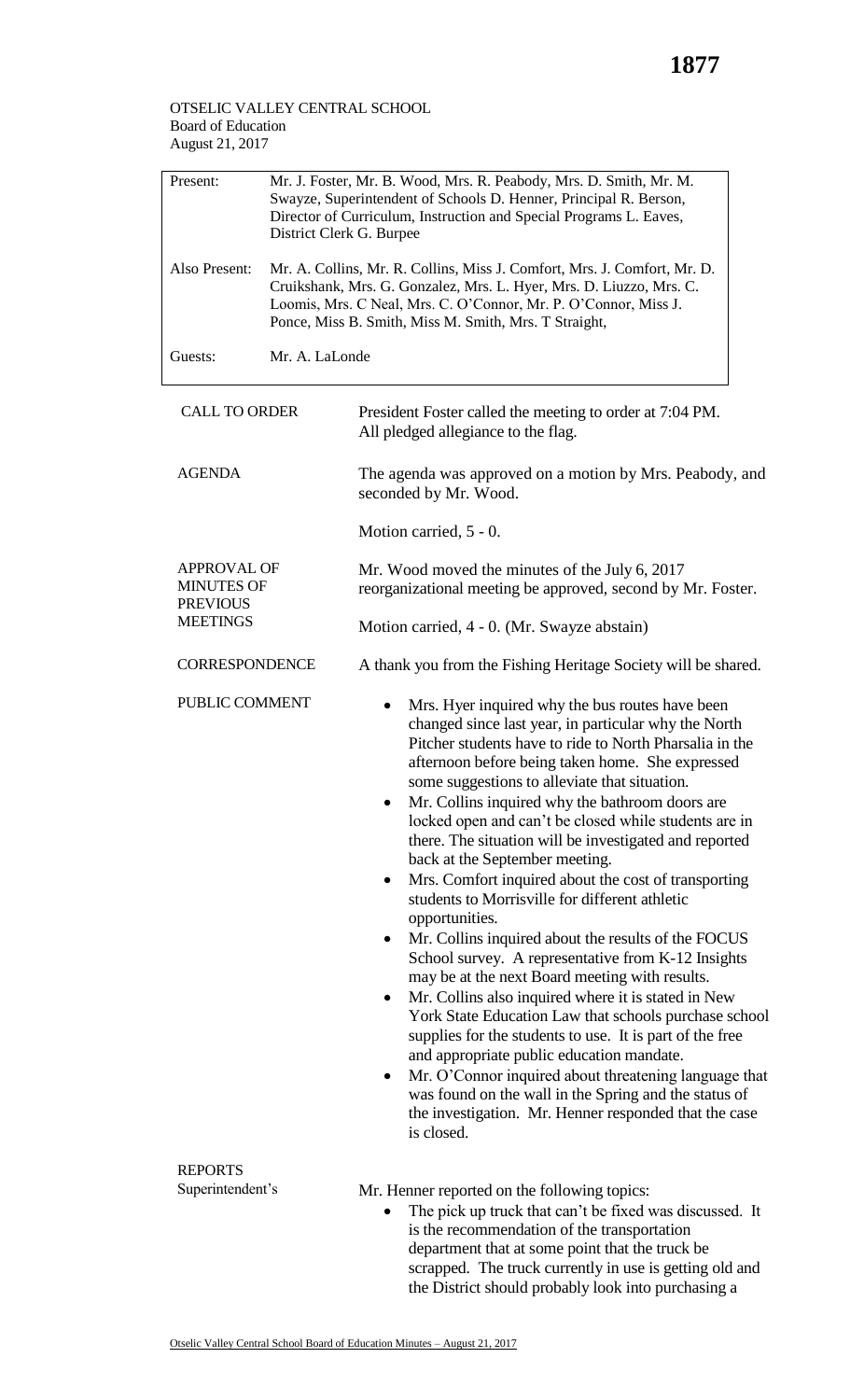| $(FY'17/18-#8)$                                                       |                                                                                                                                                                                                                                                                                                           | replacement in this budget year.                                                                                                                             | The transportation report was previously distributed.          |
|-----------------------------------------------------------------------|-----------------------------------------------------------------------------------------------------------------------------------------------------------------------------------------------------------------------------------------------------------------------------------------------------------|--------------------------------------------------------------------------------------------------------------------------------------------------------------|----------------------------------------------------------------|
| Principal's                                                           | Mr. Berson, Mrs. Eaves and Mr. Henner reported on<br>the district data and analysis.                                                                                                                                                                                                                      |                                                                                                                                                              |                                                                |
| Director of Curriculum,<br><b>Instruction and Special</b><br>Programs |                                                                                                                                                                                                                                                                                                           | Mrs. Eaves' report was previously distributed.                                                                                                               |                                                                |
| Business Manager's                                                    |                                                                                                                                                                                                                                                                                                           | Mrs. Gonzalez' report was previously distributed.                                                                                                            |                                                                |
| <b>Committee Reports</b>                                              | The Shared Decision Making Team will meet in September.                                                                                                                                                                                                                                                   |                                                                                                                                                              |                                                                |
| Board Member's                                                        | Mr. Henner gave an update on the Georgetown building. He<br>has been in contact with Mr. Walrod and the Town of<br>Georgetown is not interested in purchasing it. There are three<br>alternatives: do nothing, have a realtor sell it, or put it up for<br>auction. More information at the next meeting. |                                                                                                                                                              |                                                                |
| <b>Executive Session</b>                                              | Motion by Mrs. Smith to enter executive session at 8:39 PM for<br>the purpose of the financial reports and personnel<br>recommendations. Second by Mr. Swayze.                                                                                                                                            |                                                                                                                                                              |                                                                |
|                                                                       | Motion carried, $5 - 0$ .                                                                                                                                                                                                                                                                                 |                                                                                                                                                              |                                                                |
|                                                                       | Mr. LaLonde was asked to join the Board.                                                                                                                                                                                                                                                                  |                                                                                                                                                              |                                                                |
| <b>Open Session</b>                                                   | Motion by Mr. Foster to resume open session at 10:02 PM,<br>second by Mr. Wood.                                                                                                                                                                                                                           |                                                                                                                                                              |                                                                |
|                                                                       | Motion carried, $5-0$ .                                                                                                                                                                                                                                                                                   |                                                                                                                                                              |                                                                |
| <b>Financial Reports</b><br>$(FY'17/18 - #9)$                         | Motion by Mr. Wood, to accept the June and July financial<br>reports as presented. Second by Mr. Foster.                                                                                                                                                                                                  |                                                                                                                                                              |                                                                |
|                                                                       |                                                                                                                                                                                                                                                                                                           | Motion carried, 4 - 0. (Mr. Swayze abstain)                                                                                                                  |                                                                |
| <b>UNFINISHED</b><br><b>BUSINESS</b>                                  | None at this time.                                                                                                                                                                                                                                                                                        |                                                                                                                                                              |                                                                |
| <b>NEW BUSINESS</b><br>Personnel<br>Recommendations                   | Motion by Mrs. Peabody upon the recommendation of the<br>Superintendent of Schools to appoint the following:                                                                                                                                                                                              |                                                                                                                                                              |                                                                |
|                                                                       | Cathryn Dymond                                                                                                                                                                                                                                                                                            | Resignation as an<br>Agriculture<br>teacher                                                                                                                  | Effective July 14,<br>2017                                     |
|                                                                       | Rachel<br>Caterisano                                                                                                                                                                                                                                                                                      | Conditional 4-<br>year probationary<br>appointment, as a<br>$7-12$ math<br>teacher at a                                                                      | <b>Effective August</b><br>14, 2017 through<br>August 13, 2021 |
|                                                                       | Roger Barkman                                                                                                                                                                                                                                                                                             | salary of Step 1<br>$(\$39,864.00)$ of<br>the OVTA<br>bargaining<br>agreement.<br>Appointment as a<br>long term<br>substitute as an<br>ag teacher<br>pending |                                                                |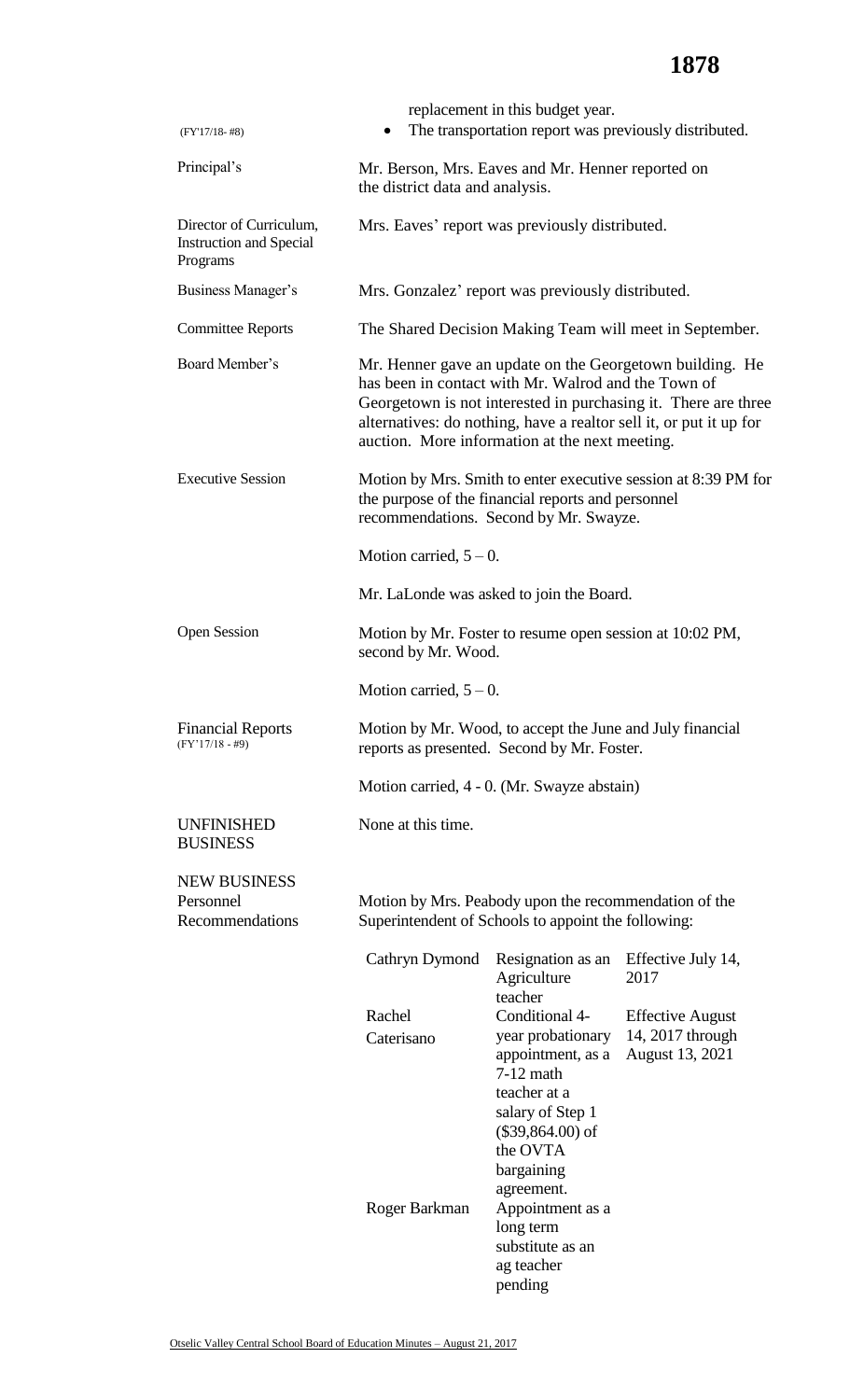## **1879**

bargaining agreement

|                                 | Miriah Lawrence                          | completion of<br>appropriate<br>credentials<br>Conditional 4-<br>year probationary<br>appointment as<br>an elementary<br>teacher at a<br>salary of Step<br>4M (\$46,124.00)<br>of the OVTA<br>bargaining<br>agreement. | <b>Effective August</b><br>14, 2017 through<br>August 13, 2021    |
|---------------------------------|------------------------------------------|------------------------------------------------------------------------------------------------------------------------------------------------------------------------------------------------------------------------|-------------------------------------------------------------------|
|                                 | <b>Kelly Doolen</b>                      | Conditional 4-<br>year probationary<br>appointment, as<br>an elementary<br>teacher, at a<br>salary of Step<br>1M (\$43,384.00)<br>of the OVTA<br>bargaining<br>agreement.                                              | <b>Effective August</b><br>14, 2017 through<br>August 13, 2021    |
|                                 | Second by Mr. Foster.                    |                                                                                                                                                                                                                        |                                                                   |
|                                 | Motion carried, 5-0.                     |                                                                                                                                                                                                                        |                                                                   |
| Extracurricular<br>Appointments | extracurricular appointments as follows: | Motion by Mr. Swayze, upon the recommendation of the<br>Superintendent of Schools, to accept the following                                                                                                             |                                                                   |
|                                 | Kimberly Mikula                          | Appointment as a<br>substitute summer<br>bus aide                                                                                                                                                                      | Effective<br>August 14,<br>2017                                   |
|                                 | Molly Shepherd                           | Appointment as a<br>mentor for the 2017-<br>2018 school year.                                                                                                                                                          | At a stipend<br>per the<br><b>OVTA</b><br>bargaining<br>agreement |
|                                 | Caroline<br>Wentworth                    | At a stipend<br>Appointment as the<br>girls JV and Varsity<br>per the<br><b>OVTA</b><br>basketball<br>bargaining<br>scorekeeper<br>agreement                                                                           |                                                                   |
|                                 | Rachel Caterisano                        | Appointment as the<br>girls modified<br>basketball co-coach                                                                                                                                                            | At a stipend<br>per the<br><b>OVTA</b><br>bargaining<br>agreement |
|                                 | Nicholle Lippert                         | Resignation as the<br>girls modified soccer<br>coach                                                                                                                                                                   |                                                                   |
|                                 | Molly Shepherd                           | Appointment as the<br>girls modified soccer<br>coach                                                                                                                                                                   | At a stipend<br>per the<br><b>OVTA</b>                            |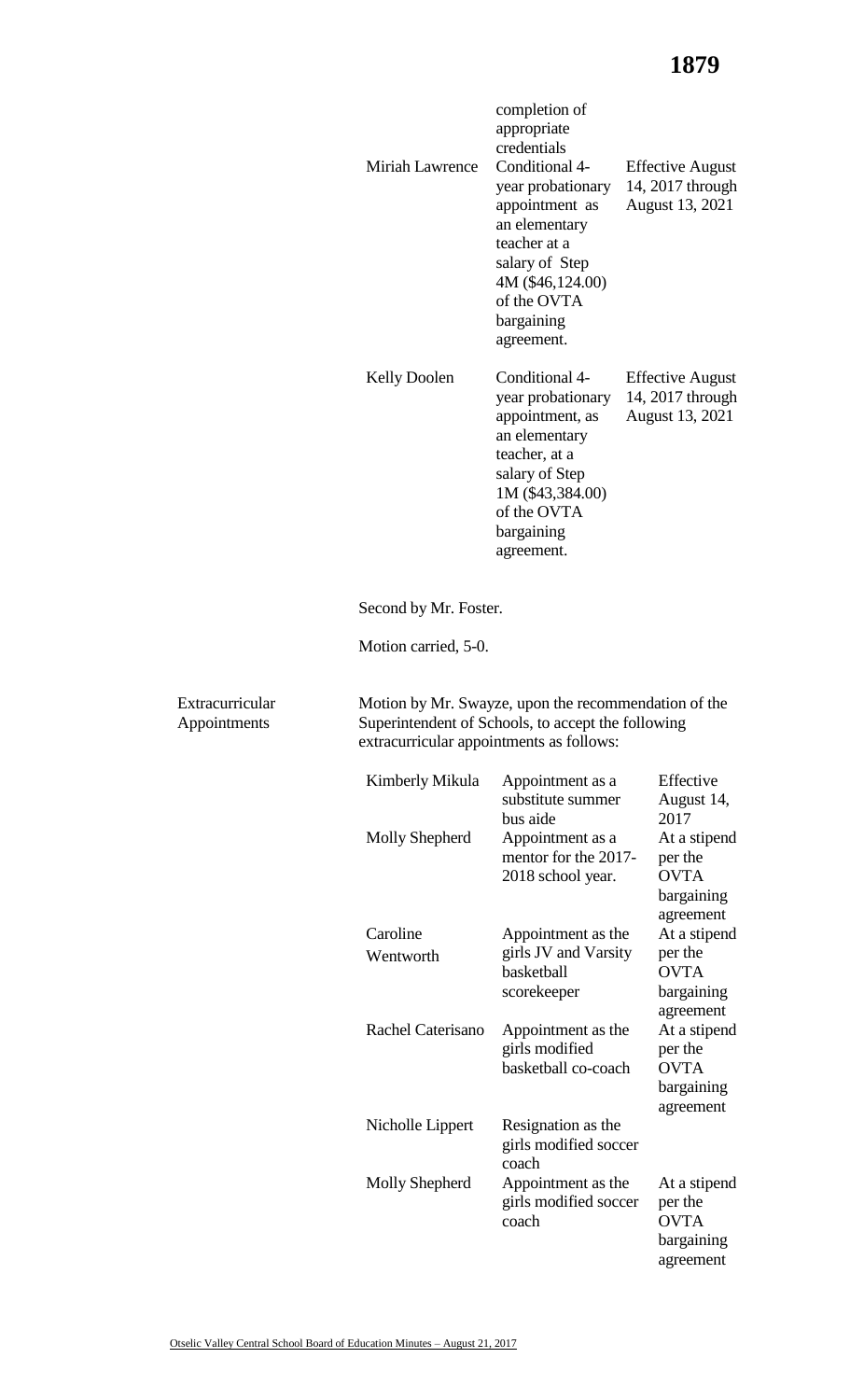## **1880**

|                                                                          | Cathryn Dymond                                                                                                                                                                                                                                             | Resignation as<br>summer robotics<br>instructor, FFA<br>Advisor and<br><b>Envirothon Coach</b> | Effective<br>July 14,<br>2017                                                                                                                                                                   |
|--------------------------------------------------------------------------|------------------------------------------------------------------------------------------------------------------------------------------------------------------------------------------------------------------------------------------------------------|------------------------------------------------------------------------------------------------|-------------------------------------------------------------------------------------------------------------------------------------------------------------------------------------------------|
|                                                                          | Second by Mr. Wood.                                                                                                                                                                                                                                        |                                                                                                |                                                                                                                                                                                                 |
|                                                                          | Motion carried, 5 - 0.                                                                                                                                                                                                                                     |                                                                                                |                                                                                                                                                                                                 |
| Acceptance of Gifts<br>to the School                                     | Motion by Mr. Swayze, upon the recommendation of the<br>school:                                                                                                                                                                                            |                                                                                                | Superintendent of Schools to accept the following gifts to the                                                                                                                                  |
|                                                                          | Mustard Seed, Georgetown for the gift of school<br>٠<br>supplies<br>Fishing Heritage Society for the donation for the use of<br>$\bullet$<br>a bus                                                                                                         |                                                                                                |                                                                                                                                                                                                 |
|                                                                          | Wayne Smith for the donated hay for the ball fields                                                                                                                                                                                                        |                                                                                                |                                                                                                                                                                                                 |
|                                                                          | Second by Mrs. Peabody.                                                                                                                                                                                                                                    |                                                                                                |                                                                                                                                                                                                 |
| Motion carried, 5 - 0.                                                   |                                                                                                                                                                                                                                                            |                                                                                                |                                                                                                                                                                                                 |
| Professional<br>Development Team                                         | Motion by Mr. Wood, upon the recommendation of the<br>Superintendent of Schools, approve the following members of<br>the Professional Development Team:                                                                                                    |                                                                                                |                                                                                                                                                                                                 |
|                                                                          | Pamela Adams<br>JaimeLynne Davis<br>Nicholle Lippert<br>Jenny Osowski<br><b>Jacob Preston</b><br>Second by Mr. Swayze.                                                                                                                                     |                                                                                                | Pamela Ross<br>Molly Shepherd<br>Diane Slocum<br>Eric Wentworth<br>Gregory Winn                                                                                                                 |
| Declaration of<br>Surplus Items<br>$(FY'17/18\#10)$                      | Motion by Mr. Swayze, upon the recommendation of the<br>Superintendent of Schools, to declare the list of surplus non-<br>common core algebra textbooks as surplus and to dispose of<br>them as appropriate. Second by Mr. Wood.<br>Motion carried, 5 - 0. |                                                                                                |                                                                                                                                                                                                 |
| 2017-2018<br>Instructional<br>Substitute List<br>$(FY'17/18 \#11)$       | Motion by Mrs. Peabody, upon the recommendation of the<br>Superintendent of Schools, to approve the 2017-2018<br>Instructional Substitute List. Second by Mr. Foster.                                                                                      |                                                                                                |                                                                                                                                                                                                 |
|                                                                          | Motion carried, 5 - 0.                                                                                                                                                                                                                                     |                                                                                                |                                                                                                                                                                                                 |
| 2017-2018 Non -<br>Instructional<br>Substitute List<br>$(FY'17/18 \#12)$ | Motion by Mr. Wood, upon the recommendation of the<br>Superintendent of Schools, to approve the 2017-2018 Non-<br>Instructional Substitute List. Second by Mr. Swayze.                                                                                     |                                                                                                |                                                                                                                                                                                                 |
|                                                                          | Motion carried, 5 - 0.                                                                                                                                                                                                                                     |                                                                                                |                                                                                                                                                                                                 |
| 2017-2018 Tax<br>Warrant                                                 | Motion by Mrs. Peabody, upon the recommendation of the<br>in the amount of \$3,206,923.00. The date of the tax warrant<br>paid on or before October 2, 2017. Taxes paid on or after<br>by November 1, 2017 are returned to the County Treasurer's          |                                                                                                | Superintendent of Schools, to accept the 2017-2018 tax warrant<br>will be September 1, 2017. There will be no penalty for taxes<br>October 3, 2017 will incur a 2% penalty. Taxes not collected |